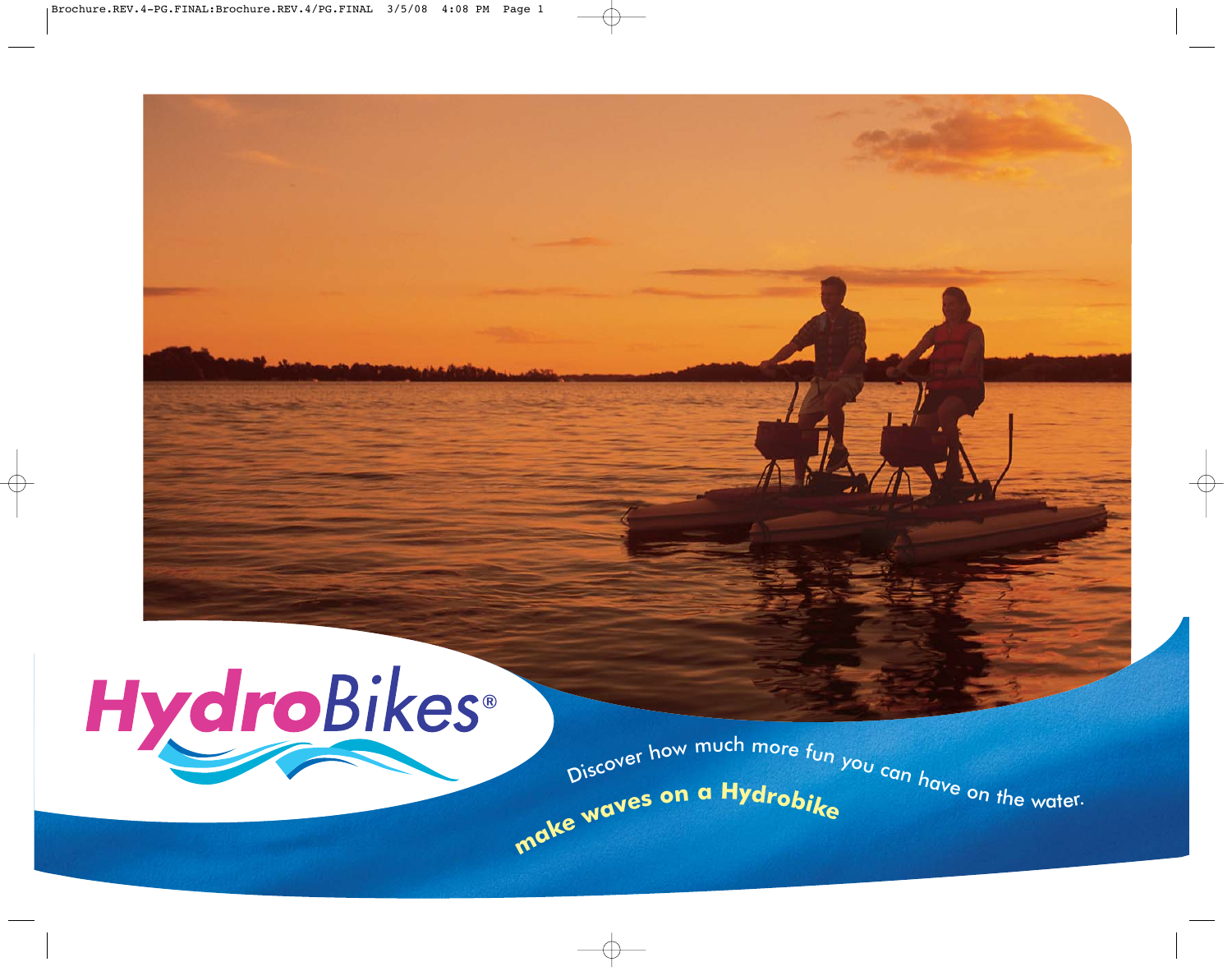# Introducing<br>**Introducing** By ShoreMaster

the personal watercraft that put a whole new spin on water recreation.

*"You don't have to be an Olympic athlete to reap the benefits of water cycling... recreational water cyclists burn as many calories as skaters, kayakers, high-impact aerobic participants, even joggers."*

> *–John Howard Three-time Olympian*

**Hydrobikes go faster, ride easier, maneuver better and give you surprising stability in the water. So you can explore more places, experience more activities and enjoy the ride like never before. Keeping fit was never so easy and so much fun. This is real off-road biking, with the whole lake, river or shoreline at your feet.**

"Hydrobikes are great fun at our youth camps. But more importantly, they're a great way to spend quality time with the kids in a quiet, calm and enjoyable setting." *–Pastor Ken Carlson*

**Hydrobikes are designed and built to perform virtually maintenance-free, season after season. It's an investment you and your family will never stop enjoying. It's free-spirited fun for every age,**

**Steer a course for more fun on the water.**

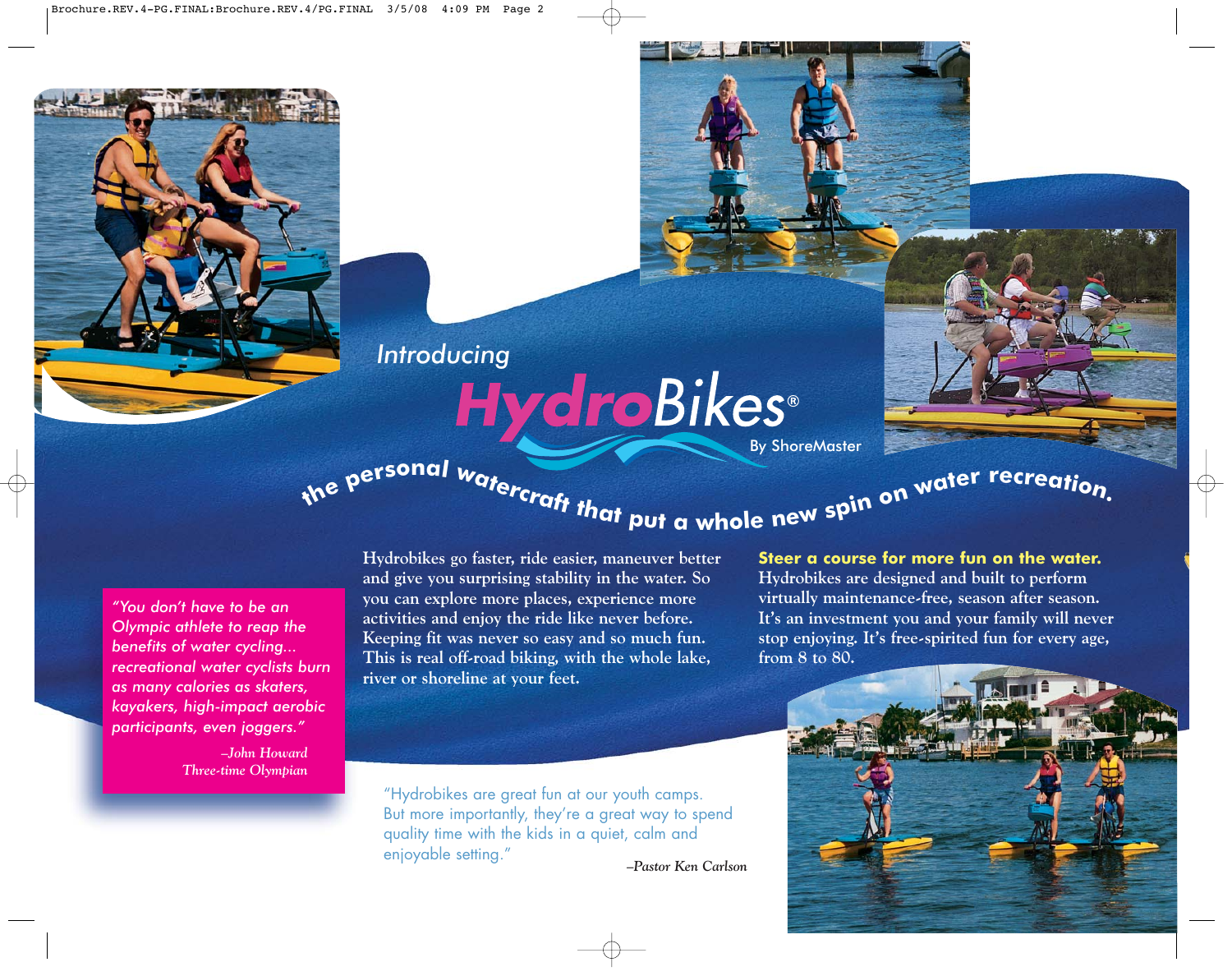### *The 2-Person Hydrobike*

*The* 

*Hydrobike* 

#### **Engineered for fun and value**

**The exceptional quality of Hydrobikes is evident in every feature. They are geared for highperformance and low maintenance. You will be amazed at how little effort it takes to pedal on a lake, river or ocean.**

#### **Built for safety**

**From its stability to its high visibility on the water, the Hydrobike is engineered for a safe, reliable ride.**

#### **Propeller-driven for the fastest performance**

**This is no slow paddle boat. The Hydrobike's computer-designed propulsion system features a 90% efficient propeller which allows you to achieve cruise speeds of 4-6 mph with minimum effort.**

#### **High-performance propulsion system**

**The lower drive train is sealed water-tight, providing protection even in salty seawater. The chain uses environmentally friendly lubricants.** 

#### **Surprisingly strong, light and fast**

**The Hydrobike's pontoons were scientifically developed by a professional canoe designer for optimum buoyancy, speed and maneuverability. That means you will have a smooth ride even in very choppy water.**

#### **Incredibly steady and sturdy**

**Stable enough to dive from, the Hydrobike can also handle rough water conditions, including five foot ocean swells.**

#### **Peace and quiet**

**The Hydrobike is engineered for silence. It won't disturb wildlife habitats—or fishing holes.**

#### **Totally portable**

**Fits in most mini-vans and SUV's. One person can assemble and disassemble the Hydrobike in minutes, without any tools**



#### **Ideal for narrow and shallow water, the Hydrobike can operate in less than**

**Shallow water is no problem** 

**one foot of water. If the drive train and propeller encounter rocks or sand, it automatically pivots up and over the obstacle. You can even pedal right up onto the beach without damaging the propeller or rudder.**

**E-Z Carrying straps (optional) Loading and unloading is a breeze.**

#### **Built-in storage compartment**

**Stow extra clothes, beverages and cargo. There's even a handy cup holder.**

"...we find the Hydrobike a refreshing new technology which promotes our vision for the safe, non-polluting, non-intrusive sharing of our lakes." *—Conservation Trust*

*Meredith, New Hampshire.*